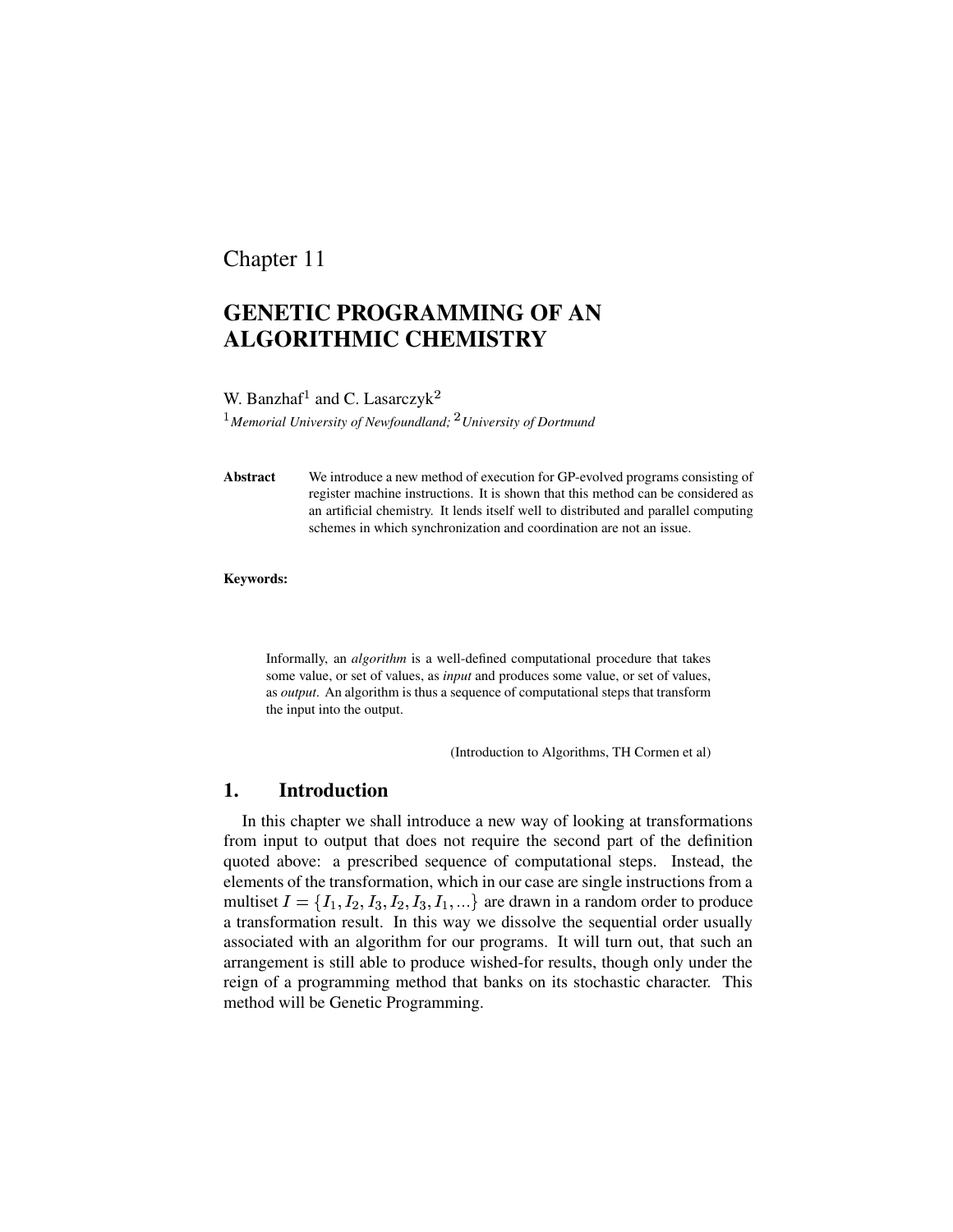A program in this sense is thus not a sequence of instructions but rather an assemblage of instructions that can be executed in arbitrary order. By randomly choosing one instruction at a time, the program proceeds through its transformations until a predetermined number of instructions has been executed. In the present work we set the number of instructions to be executed at five times the size of the multiset, this way giving ample chance to each instruction to be executed at least once and to exert its proper influence on the result.

Different multi-sets can be considered different programs, whereas different passes through a multi–set can be considered different behavioral variants of a single program. Programs of this type can be seen as artificial chemistries, where instructions interact with each other (by taking the transformation results from one instruction and feeding it into another). As it will turn out, many interactions of this type are, what in an Artificial Chemistry is called "elastic", in that nothing happens as a result, for instance because the earlier instruction did not feed into the arguments of the later.<sup>1</sup>

Because instructions are drawn randomly in the execution of the program, it is really the concentration of instructions that matters most. It is thus expected that "programming" of such a system requires the proper choice of concentrations of instructions, similar to what is required from the functioning of living cells, where at each given time many reactions happen simultaneously but without a need to synchronicity.

Even if the reader at this point is skeptical about the feasibility of such a method, suppose for the moment, it would work. What would it mean for parallel and distributed computing? Perhaps it would mean that parallel and distributed computing could be freed from the need to constantly synchronize and keep proper orders. Perhaps it would be a method able to harvest a large amount of CPU power at the expense, admittedly, of some efficiency because the number of instructions to be executed will be higher than in deterministic sequential programs. In fact, due to the stochastic nature of results, it might be advisable to execute a program multiple times before a conclusion is drawn about its "real" output. In this way, it is again the concentration of output results that matters. Therefore, a number of  $n$  passes through the program should be taken before any reliable conclusion about its result can be drawn. Reliability in this sense would be in the eye of the beholder. Should results turn out to be not reliable enough, simply increasing  $n$  would help to narrow down the uncertainty. Thus the method is perfectly scalable, with more computational power thrown at the problem achieving more accurate results.

We believe that, despite this admitted inefficiency of the approach in the small, it might well beat sequential or synchronized computing at large, if we

<sup>&</sup>lt;sup>1</sup>Elastic interactions have some bearings on neutral code, but they are not identical.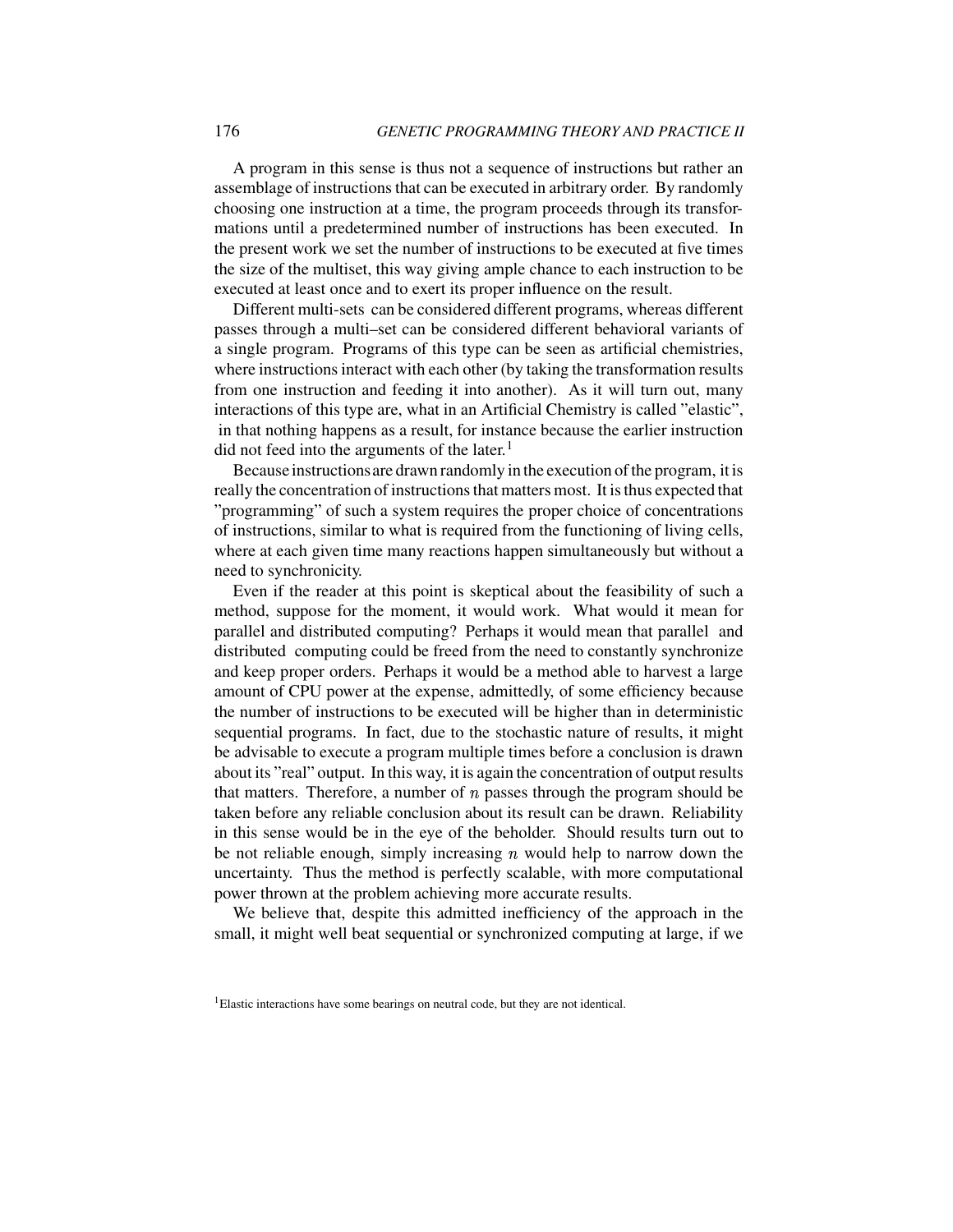imagine tens of thousands or millions of processors at work. It really looks much more like a chemistry than like ordinary computing, the reason why we call it algorithmic chemistry.

## 2. Background

Algorithmic Chemistries were considered earlier in the work of Fontana (Fontana, 1992). In that work, a system of  $\lambda$ -calculus expressions was examined in their interaction with each other. Due to the nature of the  $\lambda$ -calculus, each expression could serve both as a function and as an argument to a function. The resulting system produced, upon encounter of  $\lambda$ -expressions, new  $\lambda$ -expressions.

In our contribution we use the term as an umbrella term for those kinds of artificial chemistries (Dittrich et al., 2001) that aim at algorithms. As opposed to terms like randomized or probabilistic algorithms, in which a certain degree of stochasticity is introduced explicitely, our algorithms have an implicit type of stochasticity. Executing the sequence of instructions every time in a different order has the potential of producing highly unpredictable results.

It will turn out, however, that even though the resulting computation is unpredictable in principle, evolution will favor those multi-sets of instructionsthat turn out to produce approximately correct results after execution. This feature of approximating the wished-for results is a consequence of the evolutionary forces of mutation, recombination and selection, and will have nothing to do with the actual order in which instructions are being executed. Irrespective of how many processors would work on the multi-set, the results of the computation would tend to fall into the same band of approximation. We submit, therefore, that methods like this can be very useful in parallel and distributed environements.

Our previous work on Artificial Chemistries (see, for example (Banzhaf, 1993, di Fenizio et al., 2000, Dittrich and Banzhaf, 1998, Ziegler and Banzhaf, 2001)) didn't address the question of how to write algorithms "chemically" in enough detail. In (Banzhaf, 1995) we introduced a very general analogy between chemical reaction and algorithmic computation, arguing that concentrations of results would be important. The present contribution aims to fill that gap and to put forward a proposal as to how such an artificial chemistry could look like.

## 3. The Method

Genetic Programming (GP) (Koza, 1992, Banzhaf et al., 1998) belongs to the family of Evolutionary Algorithms (EA). These heuristic algorithms try to improve originally random solutions to a problem via the mechanisms of recombination, mutation and selection. Many applications of GP can be described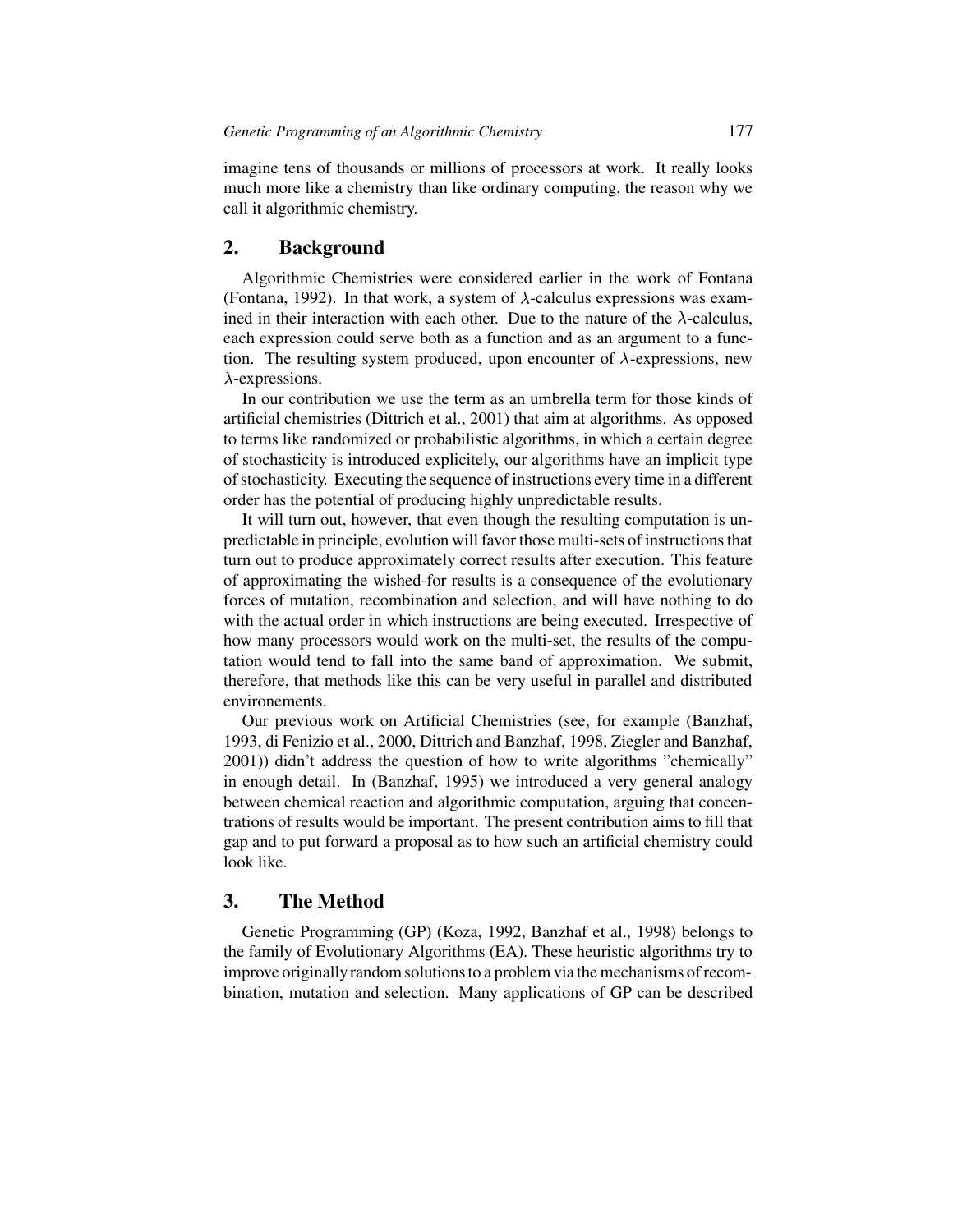as evolution of models (Eiben and Smith, 2003). The elements of models are usually arithmetic expressions, logical expressions or executable programs.

Here, we shall use evolution of a sine function (an approximation problem) and of a thyroid pattern diagnosis problem (a classification problem). We represent a program as a set of instructions only stored as a linear sequence in memory due to technical limitations. These instructions are 2 and 3 address instructions which work on a set of registers.

It should be noted that — in contrast to tree-based GP — each change in an instruction of this representation will have global effects. If, as a result of a change in an instruction, a certain register holds a different value, this will affect all registers making use of this register as input argument.

#### Linear GP with Sequence Generators

Here we shall use 3-address machine instructions. The genotype of an individual is a list of those instructions. Each instruction consists of an operation, a destination register, and two source registers<sup>2</sup>. Initially, individuals are produced by randomly choosing instructions. As is usual, we employ a set of fitness cases in order to evaluate (and subsequently select) individuals.

Figure 11-1 shows the execution of an individual in linear GP. A sequence



Figure 11-1. Execution of an individual in linear GP. Memory order and execution order correspond to each other. Arrows indicate returned values of calls to the sequence generator.

generator is used to determine the sequence of instructions. Each instruction is executed, with resulting data stored in its destination register. Usually, the sequence generator moves through the program sequence instruction by instruc-

<sup>2</sup>Operations which require only one source register simply ignore the second register.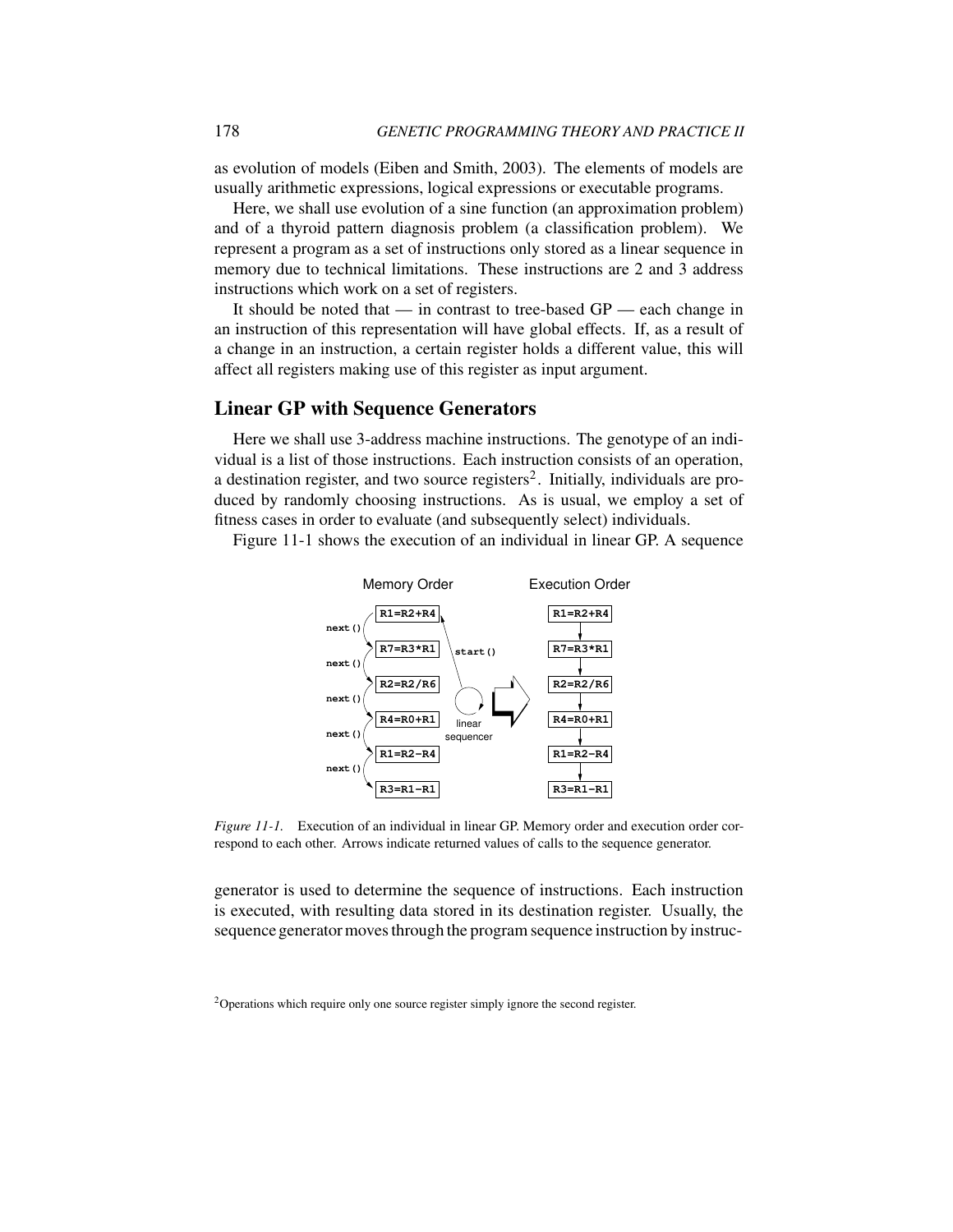tion. Thus, the location in memory space determines the particular sequence of instructions. Classically, this is realized by the program counter.<sup>3</sup>

1–Point–Crossover can be described using two sequence generators. Thefirst generator is acting on the first parent and returns instructions at its beginning. These instructions form the first part of the offspring. The second sequence generator operates on the other parent. We ignore the first instructions this generator returns<sup>4</sup>. The others form the tail of the offsprings instruction list.

Mutation changes single instructions by changing either operation, or destination register or the source registers according to a prescribed probability distribution.

## A register machine as an Algorithmic Chemistry

There is a simple way to realize an chemistry by a register machine. By substituting the systematic incremental stepping of the sequence generator by a random sequence we arrive at our system. That is to say, the instructions are drawn randomly from the set of all instructions in the program<sup>5</sup>. Still, we have to provide the number of registers, starting conditions and determine a target register from which output is to be drawn.

As shown in Figure 11-2 the chemistry works by executing the instructions of an individual analogous to what would happen in a linear GP–System (cf. 11-1), except that the sequence order is different.



Figure 11-2. Execution in the AC system. The sequence generator returns a random order for execution.

 $3$ (Conditional) jumps are a deviation from this behavior.

<sup>4</sup>Should crossover generate two offspring, the instructions not copied will be used for a second offspring. <sup>5</sup>For technical reasons instructions are ordered in memory space, but access to an instruction (and subsequent execution) are done in random order.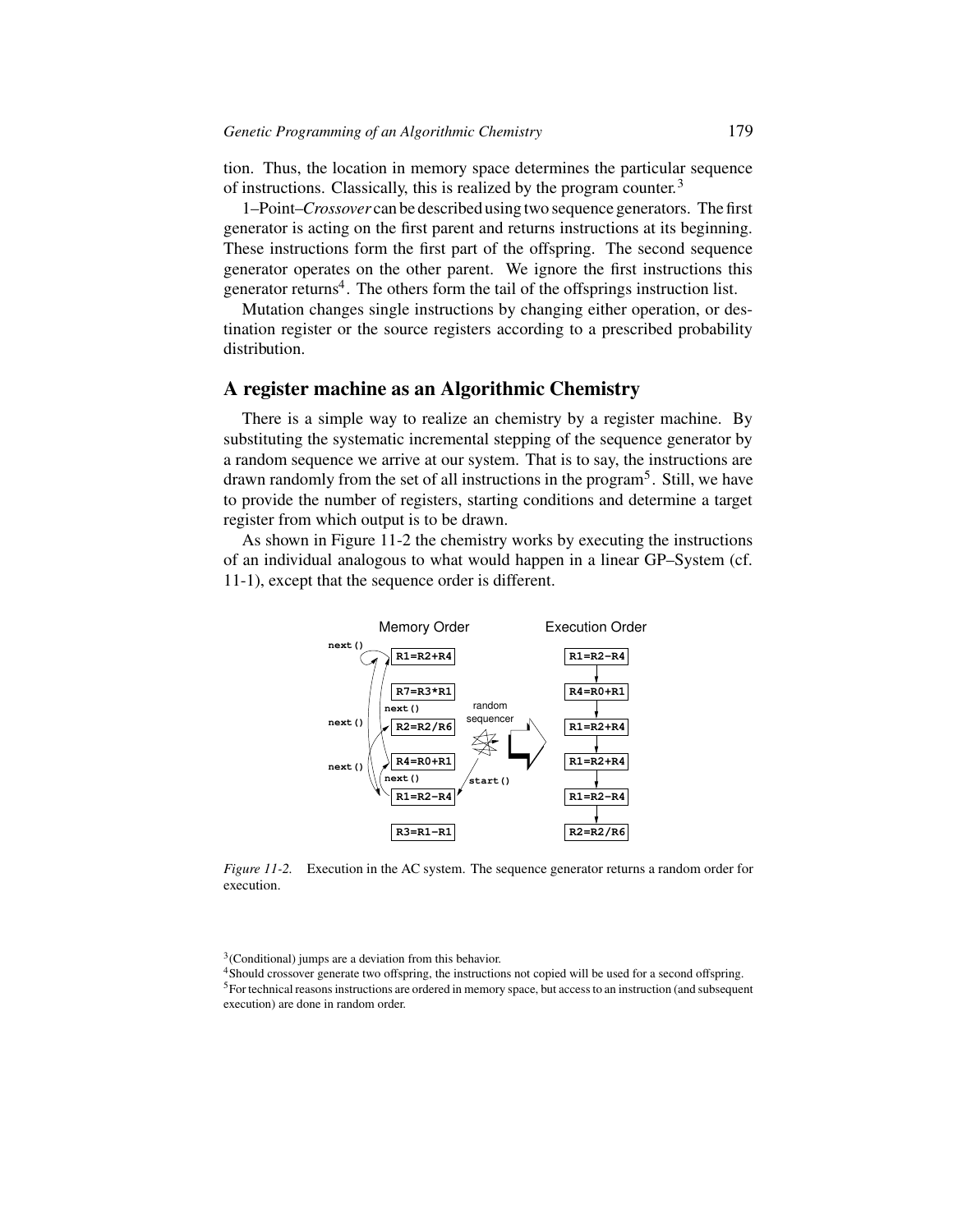It should be noted that there are registers with different features: Some registers are read-only. They can only be used as source registers. These registers contain constant values and are initialized for each fitness case at the start of program execution. All other registers can be read from and written into. These are the connection registers among which information flows in the course of the computation. Initially they are set to zero.

How a program behaves during execution will differ from instance to instance. There is no guarantee that an instruction is executed, nor is it guaranteed that this happens in a definite order or frequency. If, however, an instruction is more frequent in the multi-set, then its execution will be more probable. Similarly, if itshould be advantageousto keep independence between data paths, the corresponding registers should be different in such a way that the instructions are not connecting to each other. Both features would be expected to be subject to evolutionary forces.

### Evolution of an Algorithmic Chemistry

Genetic programming of this algorithmic chemistry (ACGP) is similar to other GP variants. The use of a sequence generator should help understand this similarity. We have seen already in Section 3.0 how an individual in ACGP is evaluated.

Initialization and mutation. Initialization and mutation of an individual are the same for both the ACGP and usual linear GP.

Mutation will change operator and register numbers according to a probability distribution. In the present implementation register values are changed using a Gaussian with mean at present value and standard deviation 1.

Crossover. Crossover makes use of the randomized sequences produced by the sequence generator. As shown in Figure 11-3 a random sequence of instructions is copied from the parents to the offspring. Though the instructions inherited from each of the parents are located in contiguous memory locations, the actual sequence of the execution is not dependent on that order. The probability that a particular instruction is copied into an offspring depends on the frequency of that instruction in the parent. Inheritance therefore is inheritance of frequencies of instructions, rather than of particular sequences of instructions.

Constant register values will be copied with equal probability from each parent, as is done for choice of the result register.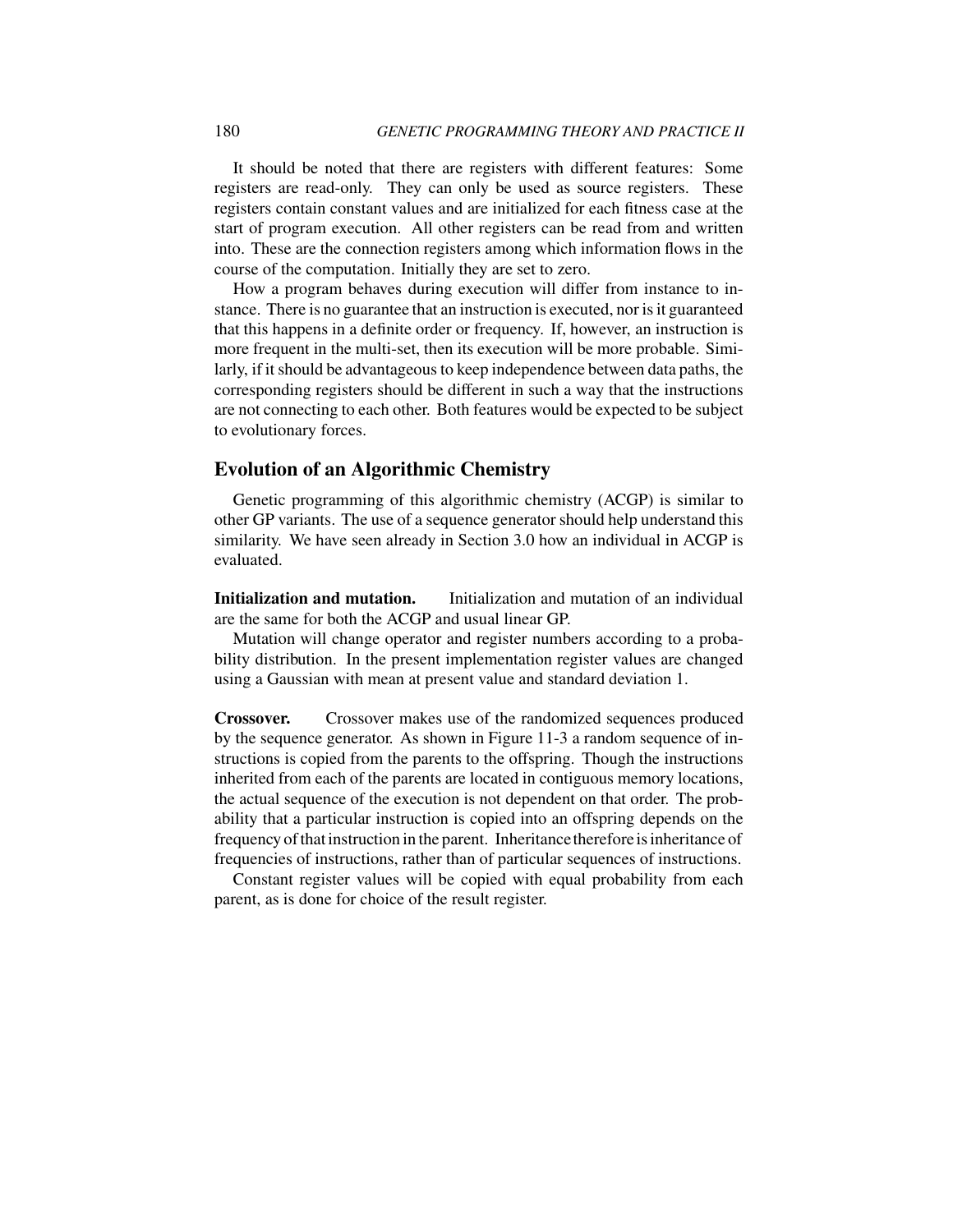

Figure 11-3. Crossover in an Artificial Chemistry.

#### **Measures**

Most measures, like the number of instructions of a program, can remain the same as in other GP systems, some are not observable at all, e.g. edit distance, or are completely new, as connection entropy described next.

If a register is written into from different instructions of a program which all might be equally frequent in the program, reproducibility of a result is strongly dependent on the sequence generator's seed. If, however, all registers are only written into from one instruction the result is more reproducible.

In order to increase reproducibility of results, the concentration of necessary instructions needs to be increased and that of other instructions needs to be decreased. One main influence on this is provided by crossover. At the same time, however, it is advantageous, to decouple flow of data interfering with the proper calculation. The connection entropy is designed to measure the progress along this line.

Let  $W$  be the set of connection registers participating in any data path. A connection register  $i \in W$  might be written into by operations  $o_i^j$  of instructions  $j$ . Each of these instructions might be in multiple copies in the program, with and the contract of the contract of  $t_i^j$  the number of copies. We then have

$$
O_i = \sum_{\forall j} |o_i^j|
$$

the number of instructions that write into register *i*. Instruction  $o_i^j$  has probability

$$
p_i^j = \frac{|o_i^j|}{O_i}
$$

the contract of the contract of the contract of the contract of the contract of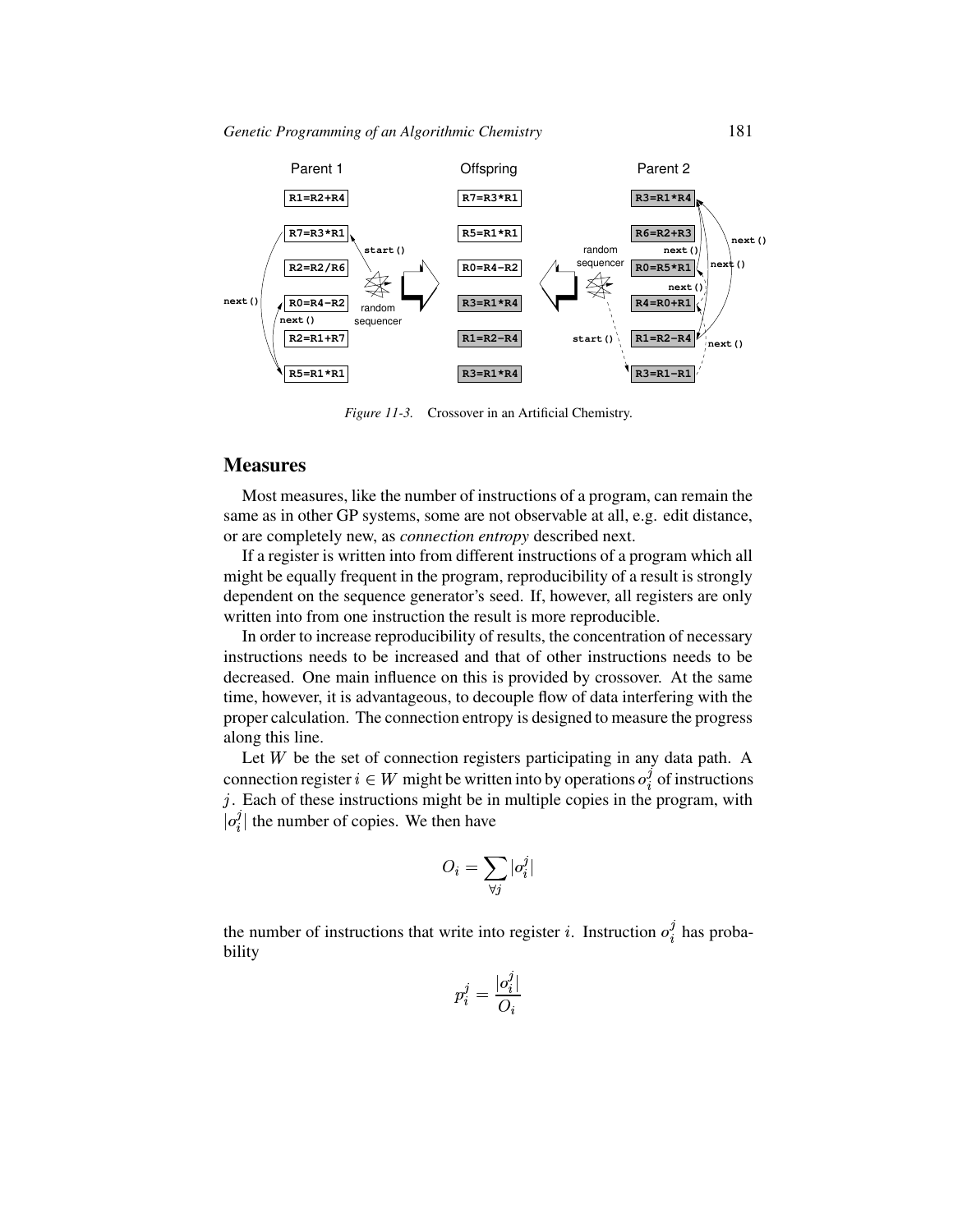to have written into  $i$ . The entropy

$$
e_i = -\sum_{\forall j} (p_i^j \cdot \log p_i^j)
$$

of register  $i$  states how reproducible the value in a register is. The connection entropy finally reads

$$
E = \frac{\sum_{i \in W} e_i}{|W|}.
$$

The lower the connection entropy the more reliable the results from the execution of a program in ACGP are.

#### 4. Description of Experiments

We take two sample problems to demonstrate that the idea works in principle. The first one is approximation of the sine function, the second problem is classification of thyroid function on real world data. Table 11-1 lists parameters chosen identically for both problems. Table 11-2 shows settings that differ for

| <b>Parameter</b>                   | Value                      |
|------------------------------------|----------------------------|
| Population                         |                            |
| Parents                            | 100                        |
| Offsprings                         | 500                        |
| Individual/Algorithmic Chemistry   |                            |
| Connection registers               | 30                         |
| <b>Evolved Constants</b>           | 11                         |
| Operationset                       | add, sub, div, mult,       |
|                                    | pow, and, or, not          |
| Init Length                        | 100                        |
| Maximum Length                     | 1000                       |
| Evaluation                         |                            |
| Nr. of randomly drawn instructions | $5 \times$ length          |
| Training set sampling              | Stochastic subset sampling |
| Crossover rate                     | 0.5                        |
| Mutation probability per entry     | 0.03                       |
| Evolution                          |                            |
| Generations                        | 500                        |

Table 11-1. Common settings of both experiments.

both problems. Additionally, both problems vary in their fitness function. In the following section we describe the applied fitness functions and give some more information about the two problems.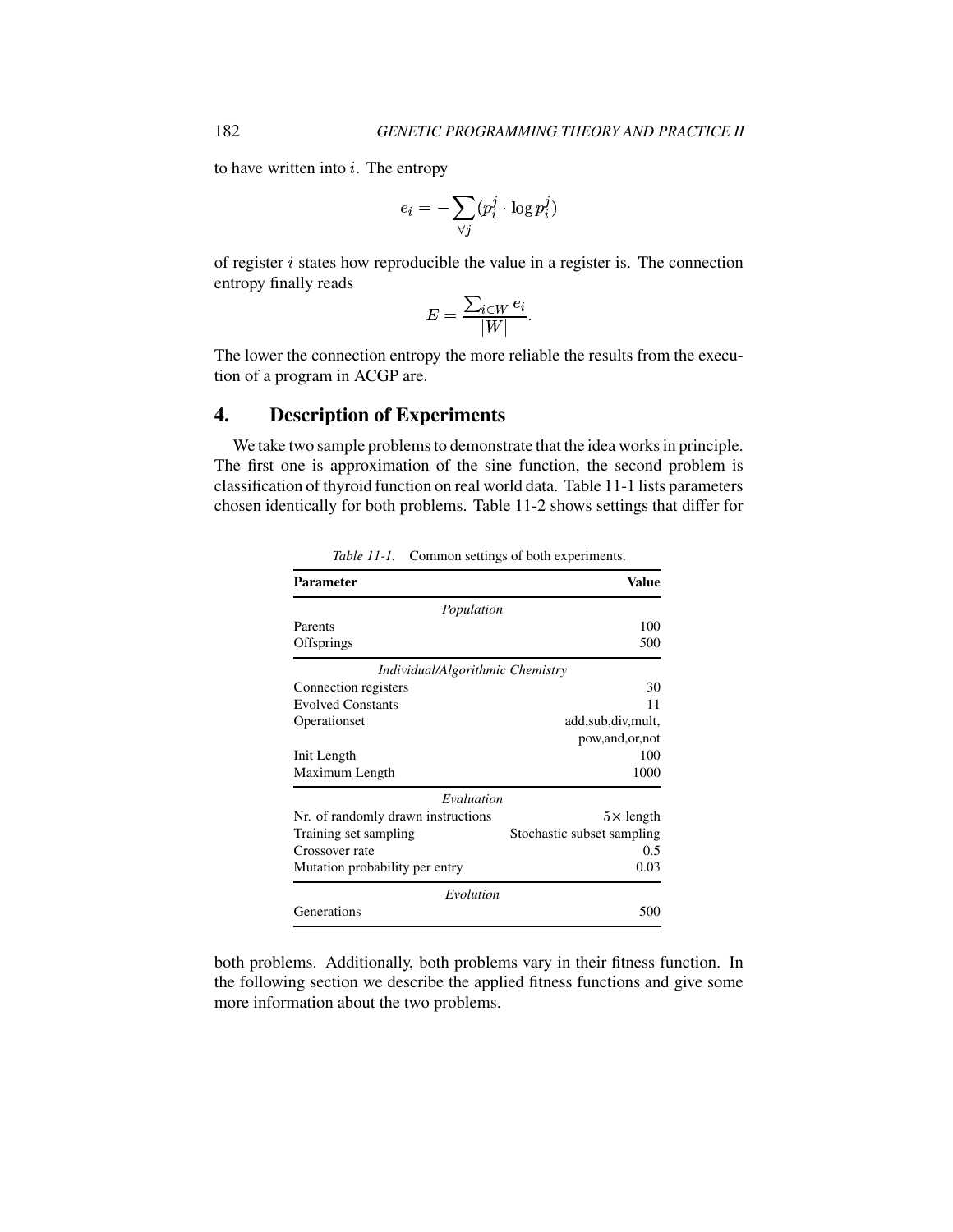| <b>Parameter</b>    | Value        |                               |
|---------------------|--------------|-------------------------------|
|                     | sine         | thyroid                       |
| Problem type        | regression   | classification                |
| Number of inputs    | 1 real value | 21 values (6 real, 15 binary) |
| Training set size   | 1000         | 3772                          |
| subset (SSS)        | 100          | 400                           |
| Validation set size | 400          | 1000                          |
| Testing set size    | 400          | 2428                          |

Table 11-2. Differences mainly concern the problem type and evaluation sets.

## Regression — Sine Function Approximation

Approximation of a sine function with non–trigonometric functions is a non– trivial but illustrative problem. The set of fitness cases  $V = \{(x_1, y_1), (x_2, y_2),$  $\{((x_n, y_n))\}$  is created in the following way: In the interval  $[-\pi, \pi]$  random values  $x_i$  are used to calculate values  $y_i = \sin(x_i), i \in \{1, 2, ..., n\}.$ 

Given a subset  $V'$  of the training set V, the fitness function is the mean squared error of the individual  $I$  applied to all fitness cases of the subset:

$$
f(I) = \left(\sum_{(x,y)\in V'} (I(x)-y)^2\right) / |V'| .
$$

 $(x, y)$  denotes a fitness case in the subset V' of size  $|V'|$ , x the input and y the desired output.

#### Classification — Thyroid Problem

The thyroid–problem is a real world problem. The individual's task is to classify humans thyroid function. The dataset was obtained from the UCI– repository (Blake and Merz, 1998). It contains 3772 training and 3428 testing samples, each measured from one patient. A fitness case consists of a measurement vector containing 15 binary and 6 real valued entries of one human being and the appropriate thyroid function (class).

There are three different classes for the function of the thyroid gland, named hyper function, hypo function and normal function. As Gathercole (Gathercole, 1998) already showed, two out of these three classes, the hyper function and the hypo function, are linearly separable. Given the measurement vector as input, an individual of the ACGP system should decide whether the thyroid gland is normal functioning (class 1), or should be characterized as hyper or hypo function (class 2).

Because more than 92% of all patients contained in the dataset have a normal function, the classification error must be significantly lower than 8%. The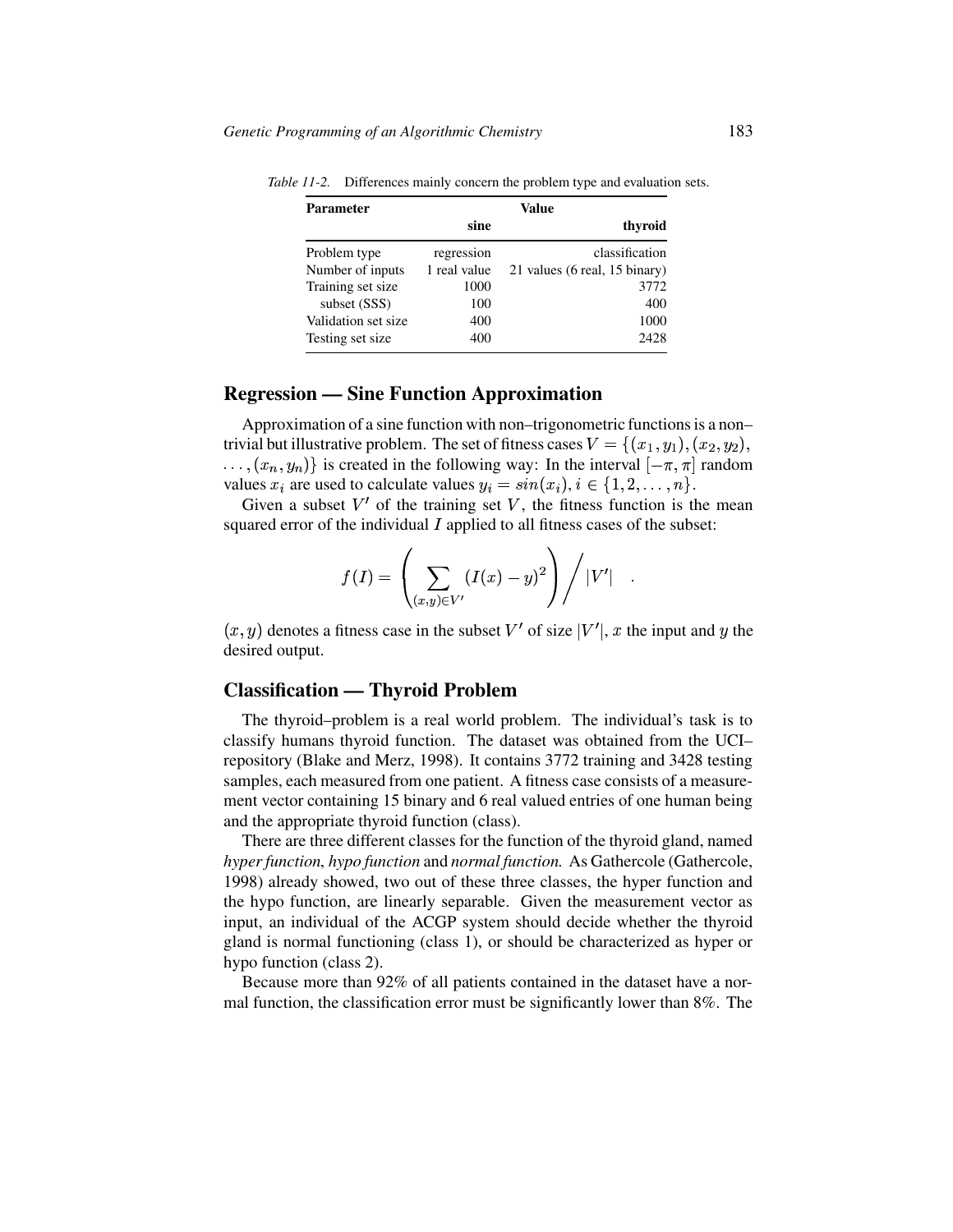classification error is the percentage of misclassified dataset. We use the classification error as our fitness function.

The selection algorithm picks its subsets out of the 3772 training examples. From the set of testing examples we remove the first 1000 examples to form a validation set. The remaining examples form the testing set.

We assign the following meaning to the output of the individuals. A negative output  $(< 0$ ) denotes normal function, otherwise hyper or hypo function.

## 5. Performance Observation

Figure 11-4 shows the characteristics of fitness, length and entropy for both experiments described in section 4. All results are averaged over 100 runs.

#### Fitness

Fitness characteristics are shown for population average as well as populations best individual, based on a subset of the training set. All individuals are tested on a validation set and the best individual is then applied to the testing set. The third characteristics shows fitness on this set in average.

In Figure 11.4(a) one can see their variation in time for the thyroid problem.



Figure 11-4. Observations on classification of thyroid function.

In this example fitness is equal to classification error. The average classification error (on the test set) after 500 generations is 2.29%. The lowest classification error ever reached is 1.36%, observed after 220 generations. Using different settings, Gathercole (Gathercole, 1998) reports classification errors between 1.6% and 0.73% as best result using his tree–based GP system. He also cites a classification error of 1.52% for neural networks from Schiffmann et. al. (Schiffmann et al., 1992).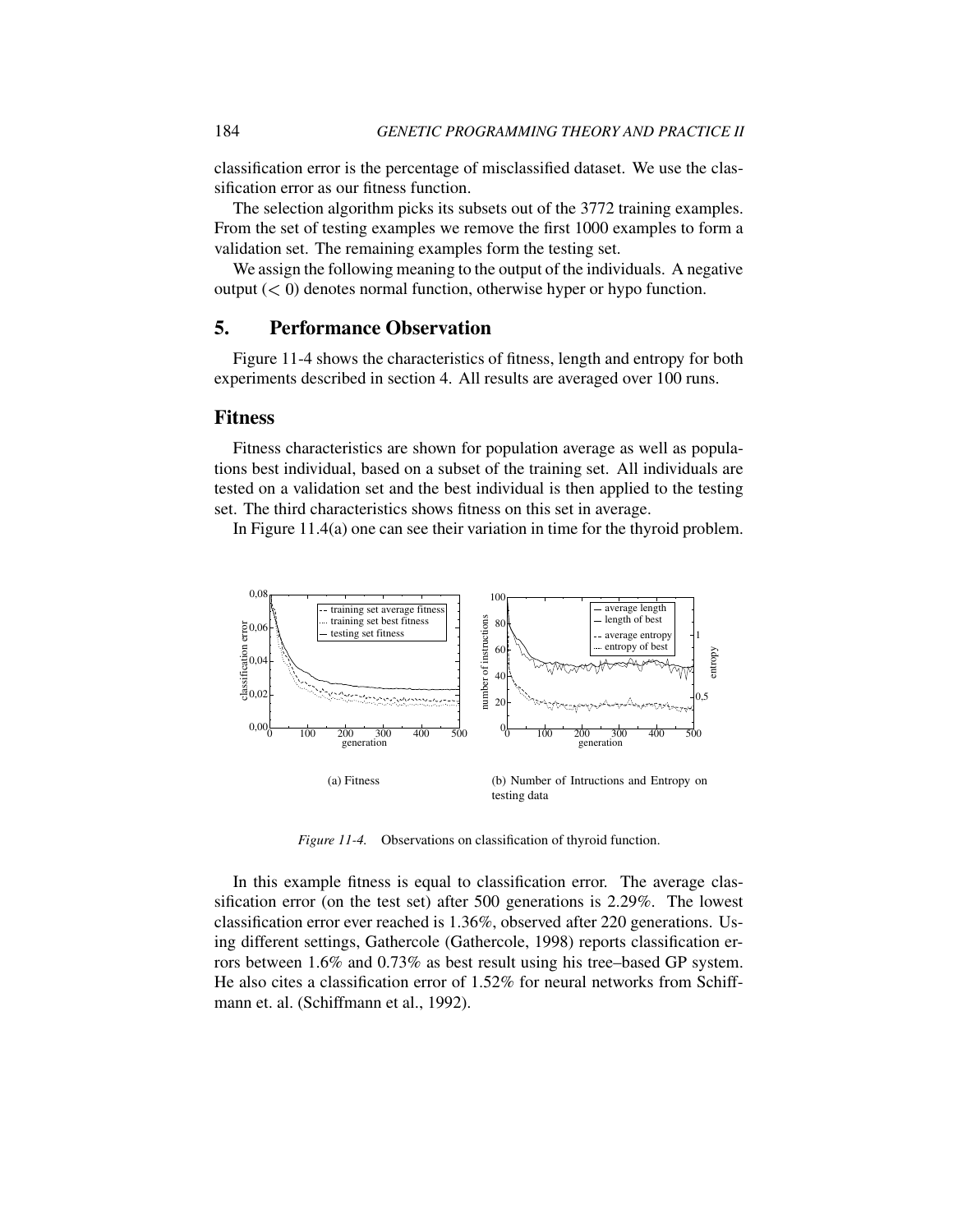Figure 11.5(a) shows mean squared error (MSE) as fitness value for the sinus approximation problem. The lowest MSE observed ever is 0.026. One



Figure 11-5. Observations on approximation of the sine function.

run achieved this value, but it got lost in subsequent generations. Runs better than average (0.17) show values next to 0.11. Certainly, there is room for improvement regarding these results.

The MSE might not be an adequate fitness function for Algorithmic Chemistries. No evaluation of a fitness case is like another, because a new random order of instructions is used for each fitness case. While an insufficient order leads to a low error on classification problems (one misclassification), it could lead to a large error on regression problems using MSE. Even if an Algorithmic Chemistry leads to good results on almost every fitness case, a single failure could have a large effect on the individual's fitness value. This complicates evolution. Limiting maximum error of a fitness case could be a possible way out.

#### Program Length and Connection Entropy

program length

Due to our definition of entropy, its variation in time is comparable to length of the individuals. For this reason they are shown in the same chart (Fig.  $11.4(b)$ ) and  $11.5(b)$ . We plotted the population means as well as the characteristics of population's best individual averaged over 100 runs. Values of the best individuals should give an impression on how selection pressure influences the mean value.

At the outset individuals loose between 20% and 40% of their initial length of 100 instructions immediately. Within the first 100 generations they reduce length even more and keep a nearly constant length afterwards. We cannot observe bloat by ineffective code as it is known in linear GP. For this behavior we take two reasonsinto account. First, bloat protects blocks of code belonging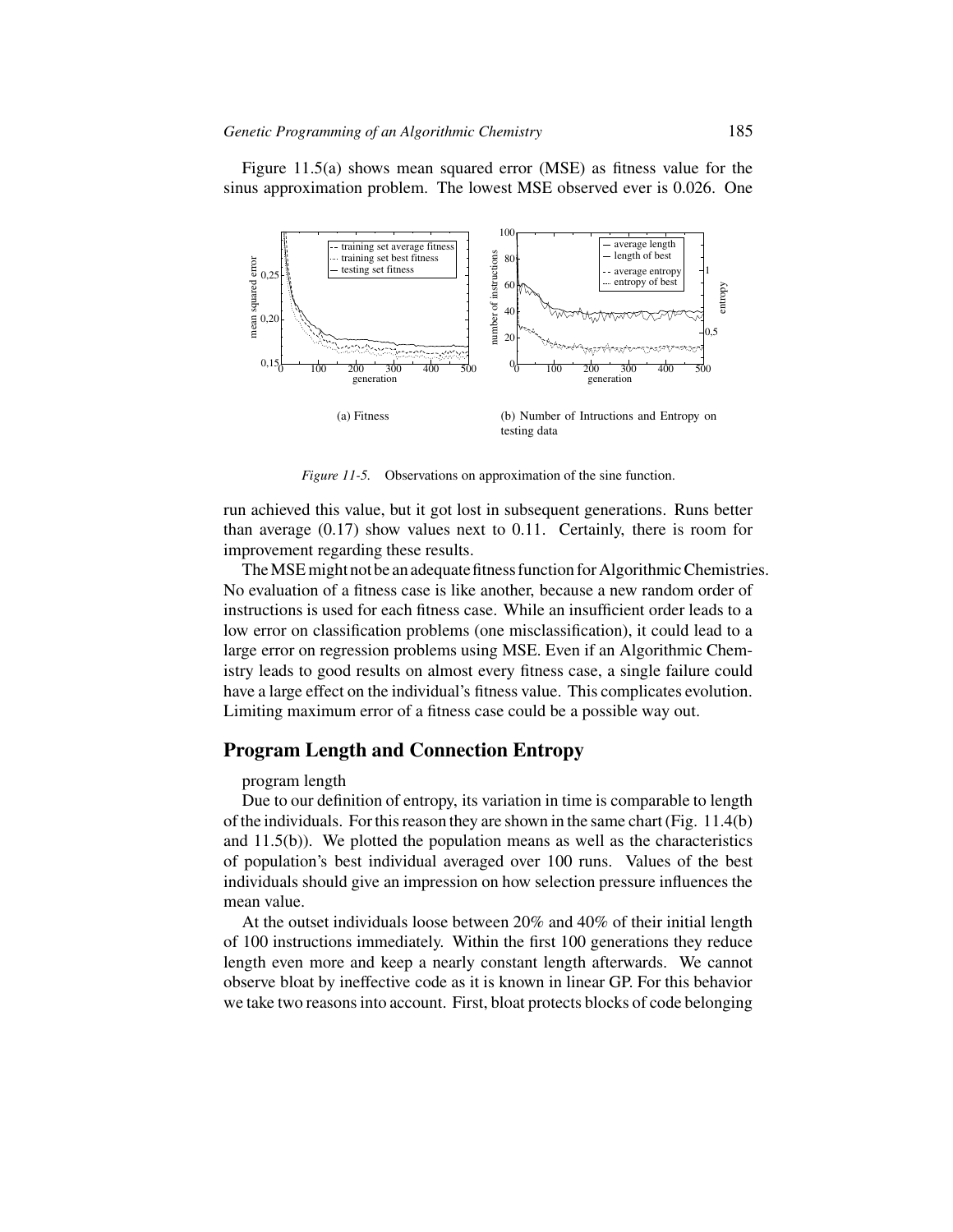together in a specific order from being separated by the crossover operation. As there is no order in ACs, there is no need for such kind of protection. Second, each nonessential instruction reduces the probability of calling an essential instruction in the right period of time. This cannot reduce bloat in linear GP, because there it is assured that every instruction is called once in sequential order.

With decrease in average length, average connection entropy declines, too. This increases the uniqueness of the value assigned to a register.

## Visualization of an Algorithmic Chemistry

Figure 11-6 represents an Algorithmic Chemistry of the population at two different time steps. Each register is represented by a node. Read-only registers



(a) Initial Generation

(b) Generation 465

Figure 11-6. Graph of the best Algorithmic Chemistry for Thyroid problem at different generations.

are drawn as boxes. Other registers are symbolized by a diamond. Thus the outputregisteris a diamond, and it is also drawn bold. Instructionsare presented as hexagons. They are labeled by the name of the operation that belongs to the instruction they represent with number of identical instructions in parenthesis.

Every instruction–node is connected by an edge to the register it uses. The circle at the end of an edge symbolizes the kind of access. A filled circle shows a write access, an empty circle shows an read access. Flow of information between instructions happens when one instruction writes and the other reads a particular register.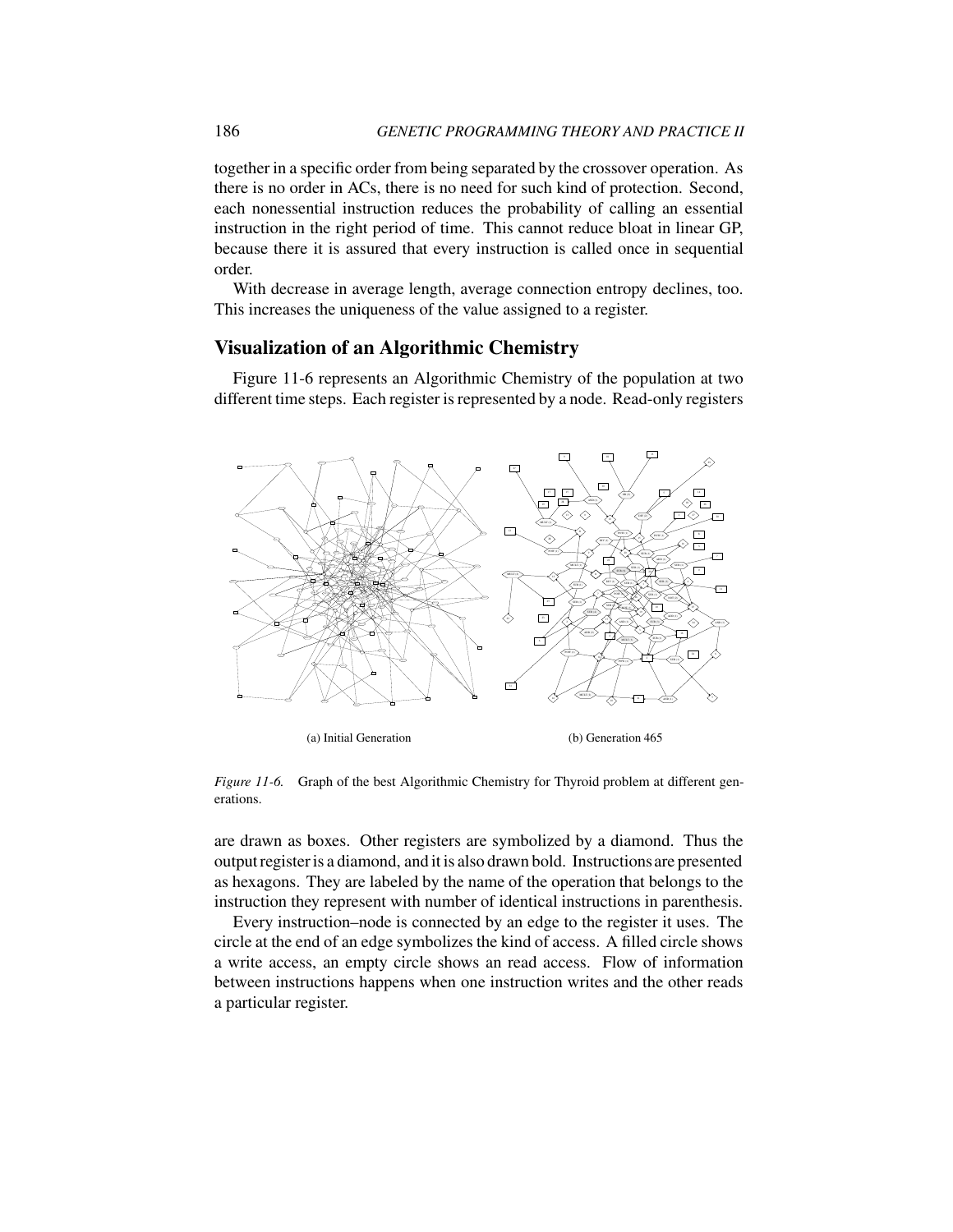Figure 11.6(a) shows a graph of an initial individual. It consists of 100 ran-1 domly assembled instructions. Nearly all instruction are single instances, and all registers are in use. Figure 11.6(b) shows a later time step in evolution. One can clearly see the reduced number of different instructions. Some instructions show a higher concentration than the others. Many registers that only allow read access, proved to be useless during evolution and are not accessed any more.

In Figure 11-7 one can see a part of the last graph with a different layout.



dicates how often this instruction is in the multiset. Brightness should indicate an instruction's Figure 11-7. Most important part of the Chemistry shown in Figure 11.6(b). It shows all frequency, with darker nodes having higher frequency. operations and registers responsible for the chemistries result. The number in parenthesis in-

The result register of this AC is register 11 shown at top left. Just one instruction is doing a write access on this register. It is a subtraction available six times in this AC. One of its source registers is register 29 of the register set that just allows read access. While the first 21 Registers in this set contain the inputs of the fitness case, the others contain evolved constants. The second input is a writable register (numbered 26). At this point of time in evolution there is also just one write access to this register. Here it is another subtraction available three times in this chemistry. It subtracts two values of the fitness case.

This illustrates how evolution achieves an evaluation with a high reproducibility within Artificial Chemistries. The two main mechanisms are reduc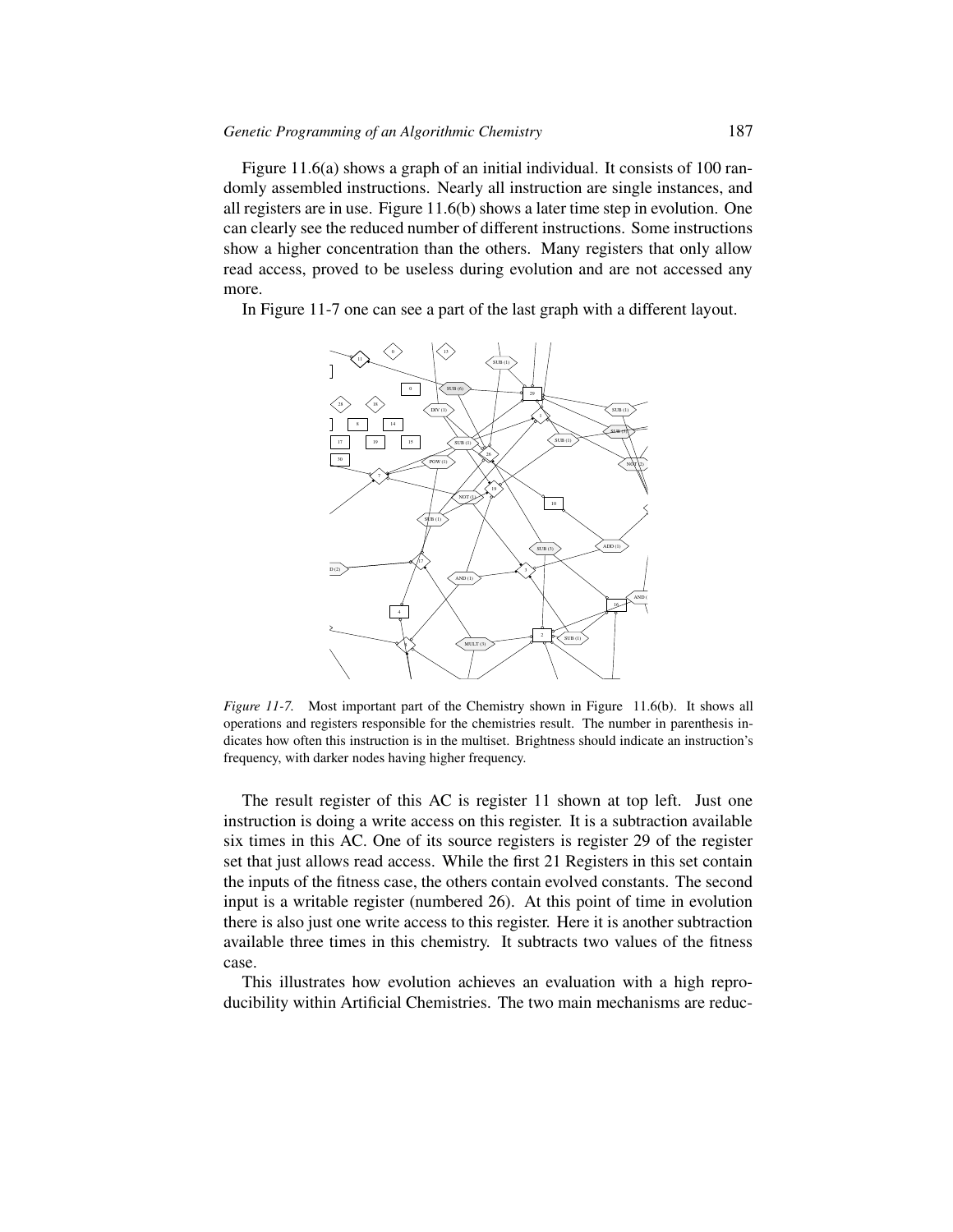tion of competitive write-accessto registers and an increase in the concentration of important instructions.

#### 6. Summary and Outlook

In this contribution it was not our intention to introduce simply a new representation for Genetic Programming. Instead, we wanted to show that goaloriented behaviour is possible with a seemingly uncoordinated structure of program elements. This way we wanted to draw attention to the fact that an algorithmic chemistry could be a helpful concept for novel computer architecture considerations.

In fact a lot can be said about the similarity of this approach to dataflow architectures(Arwind and Kathail, 1981). Traditional restrictions of that architecture, however, can be loosened with the present model of non-deterministic computation, "programmed" by evolution. Recent work in the dataflow community (Swanson et al., 2003) might therefore find support in such an approach.

Spinning the analogy of a genome further, we can now see that the instructions used in ACGP are equivalent to genes, with each gene being "expressed" into a form that is executed. Execution of an instruction can, however, happen uncoordinated with execution of another instruction. So we are much nearer to a regulatory network here than to a sequential program (Banzhaf, 2003).

The strength of this approach will only appear if distributedness is taken into account. The reasoning would be the following: Systems of this kind should consist of a large number of processing elements which would share program storage and register content. Elements would asynchroneously access storage and register. The program's genome wouldn't specify an orderfor the execution of instructions. Instead, each element would randomly pick instructions and execute them. Communication with the external world would be performed via a simple control unit.

It goes without saying that such a system would be well suited for parallel processing. Each additional processing element would accelerate the evaluation of programs. There would be no need for massive communication and for synchronization between processing elements. The system would be scalable at run-time: New elements could be added or removed without administrative overhead. The system as a whole would be fault-tolerant, failure of processing elements would appear merely as a slowed-down execution. Loss of information would not be a problem, and new processes need not be started instead of lost ones. Reducing the number of processors (and thus slowing down computation) could be allowed even for power management.

Explicitschedulingoftaskswould not be necessary. Two algorithmicchemistries executing different tasks could be unified into one even, provided they used different connection registers. Would it be necessary that one task should be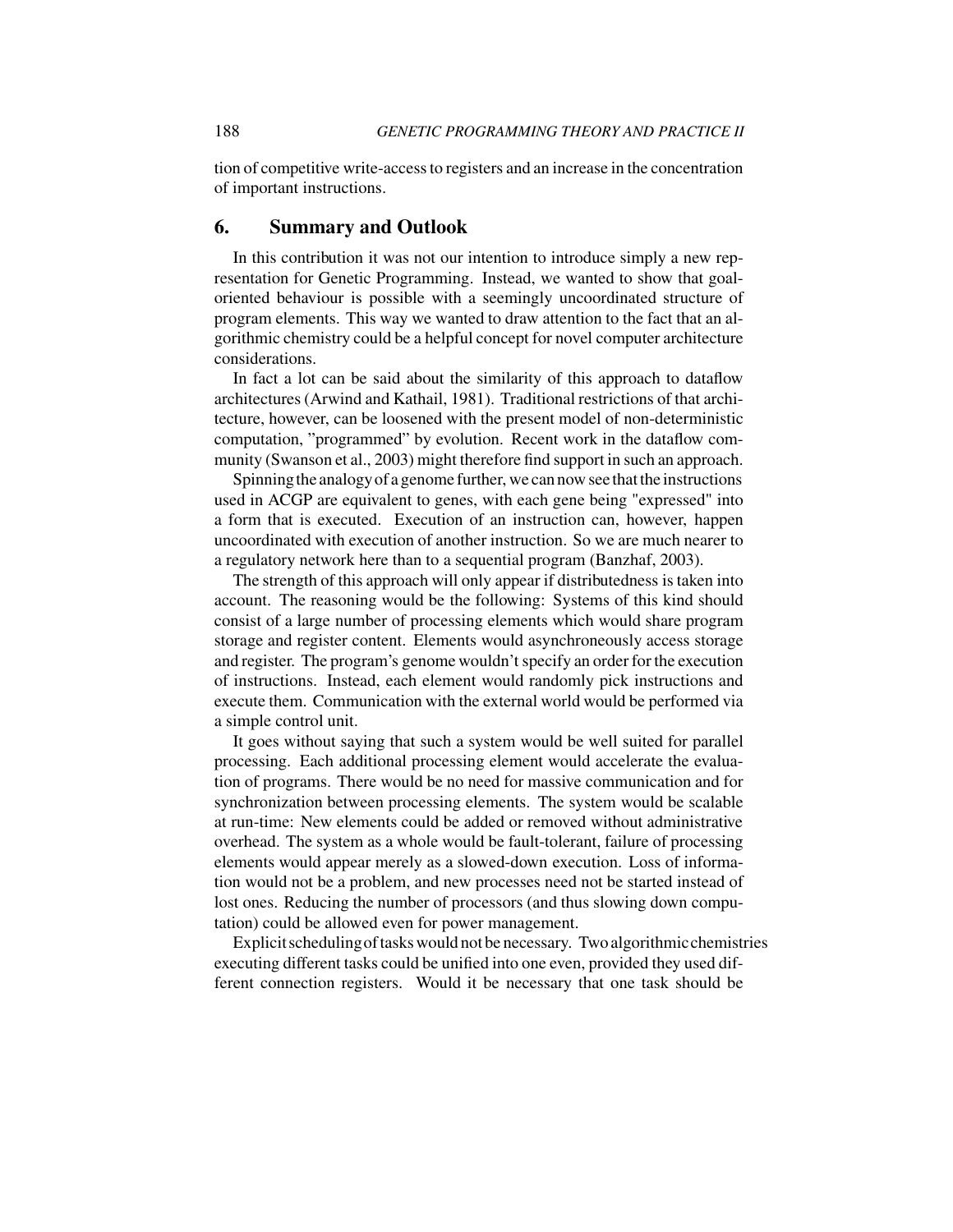prioritized a higher concentration of instructions would be sufficient to achieve that.

Finally (thoughwe haven't demonstrated that here) programswhich are never sequentially executed don't need to reside in contiguous memory space. A good deal of memory management would therefore also become superfluous.

According to (Silberschatz and Galvin, 1994) "[a] computer system has many resources (hardware and software) that may be required to solve a problem: CPU time, memory space, file storage space, I/O devices, and so on. The operating system acts as a manager of these resources and allocates them to specific programs and users as necessary for their tasks". Architectural designs as the ones considered here would greatly simplify operating systems.

It is clear that non-deterministic programs resulting from runs of an ACGP system would not be suitable for all applications of computers. Already today, however, a number of complex systems (like the embedded systems in a car) have to process a large amount of noisy sensor data about the environment. It is frequently necessary to measure the same quantity repeatedly in order to arrive at safe observations. In such cases one would simply extend the repetition of tasks into computing. Adding processing would therefore simultaneously lead to more reliable conclusions from these observations.

Our real world is messy and non-deterministic. Would not a GP approach driving a messy and non-determinstic computational system be well suited for taking up these challenges?

#### Acknowledgements

The authors gratefully acknowledge support from a grant of the Deutsche Forschungsgemeinschaft DFG to W.B. under Ba 1042/7–3.

#### References

- Arwind and Kathail, V. (1981). A multiple processor data flow machine that supports generalized procedures. In International Conference on Computer Architecture (Minneapolis 1981), Los Alamitos, CA. IEEE Computer Society.
- Banzhaf, W. (1993). Self-replicating sequences of binary numbers. Comput. Math. Appl., 26:1–8.
- Banzhaf, W., Nordin, P., Keller, R., and Francone, F. (1998). Genetic Programming - An Introduction. Morgan Kaufmann, San Francisco, CA.
- Banzhaf, Wolfgang (1995). Self-organizing Algorithms Derived from RNA Interactions. In Banzhaf, W. and Eeckman, F.H., editors, Evolution and Biocomputing, volume 899 of LNCS, pages 69–103. Springer, Berlin.